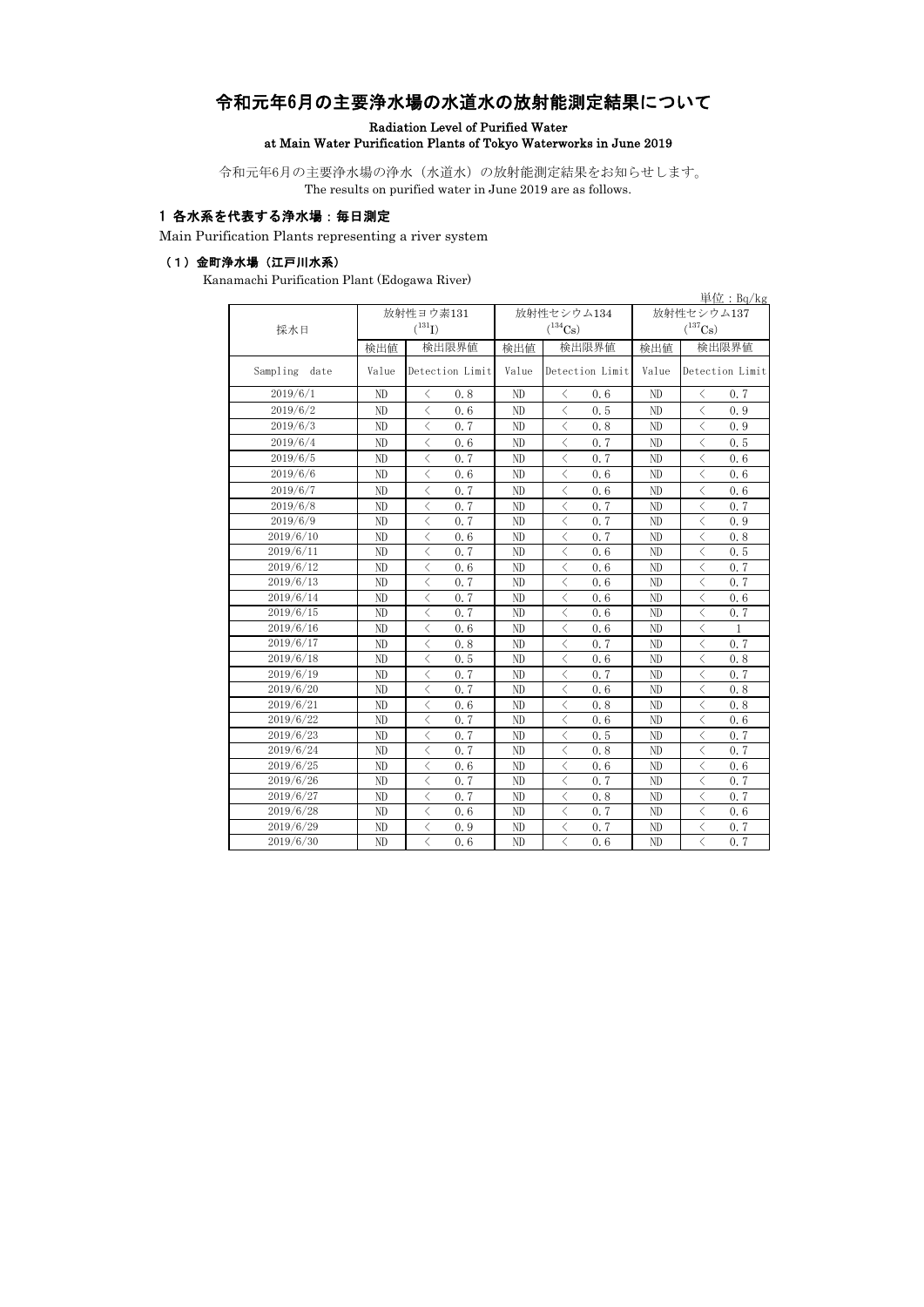## (2)朝霞浄水場 (荒川水系)

Asaka Purification Plant (Arakawa River)

|               | 単位: Bq/kg      |                                                 |       |                                                 |              |                                                 |  |  |  |
|---------------|----------------|-------------------------------------------------|-------|-------------------------------------------------|--------------|-------------------------------------------------|--|--|--|
|               |                | 放射性ヨウ素131                                       |       | 放射性セシウム134                                      | 放射性セシウム137   |                                                 |  |  |  |
| 採水日           |                | $(^{131}I)$                                     |       | $(^{134}Cs)$                                    | $(^{137}Cs)$ |                                                 |  |  |  |
|               | 検出値            | 検出限界値                                           | 検出値   | 検出限界値                                           | 検出値          | 検出限界値                                           |  |  |  |
| Sampling date | Value          | Detection Limit                                 | Value | Detection Limit                                 | Value        | Detection Limit                                 |  |  |  |
| 2019/6/1      | ND             | 0, 7<br>$\lt$                                   | ND    | 0.6<br>⟨                                        | ND           | 0.5<br>く                                        |  |  |  |
| 2019/6/2      | ND             | $\overline{\left\langle \right\rangle }$<br>0.7 | ND    | $\overline{\left\langle \right\rangle }$<br>0.8 | ND           | $\langle$<br>0.9                                |  |  |  |
| 2019/6/3      | ND             | $\langle$<br>0.6                                | ND    | $\langle$<br>0.7                                | ND           | $\langle$<br>0.7                                |  |  |  |
| 2019/6/4      | ND             | $\lt$<br>0.7                                    | ND    | $\langle$<br>0.7                                | ND           | $\langle$<br>0.6                                |  |  |  |
| 2019/6/5      | ND             | $\langle$<br>0.8                                | ND    | $\lt$<br>0.7                                    | ND           | $\langle$<br>0.9                                |  |  |  |
| 2019/6/6      | ND             | $\langle$<br>0.6                                | ND    | $\overline{\left\langle \right\rangle }$<br>0.6 | ND           | $\lt$<br>0.7                                    |  |  |  |
| 2019/6/7      | ND             | $\langle$<br>0.6                                | ND    | $\lt$<br>0.6                                    | ND           | $\langle$<br>0.7                                |  |  |  |
| 2019/6/8      | ND             | $\langle$<br>0.9                                | ND    | $\lt$<br>0.8                                    | ND           | $\langle$<br>0.7                                |  |  |  |
| 2019/6/9      | N <sub>D</sub> | $\langle$<br>0.7                                | ND    | $\langle$<br>0.7                                | ND           | $\langle$<br>0.7                                |  |  |  |
| 2019/6/10     | ND             | $\langle$<br>0.7                                | ND    | $\langle$<br>0.8                                | ND           | $\langle$<br>0.8                                |  |  |  |
| 2019/6/11     | ND             | $\langle$<br>0.7                                | ND    | $\lt$<br>0.8                                    | ND           | $\langle$<br>0.8                                |  |  |  |
| 2019/6/12     | ND             | $\langle$<br>0.7                                | ND    | $\lt$<br>0.5                                    | ND           | $\langle$<br>0.7                                |  |  |  |
| 2019/6/13     | ND             | $\langle$<br>0.6                                | ND    | $\langle$<br>0.7                                | ND           | 0.7<br>$\langle$                                |  |  |  |
| 2019/6/14     | ND             | $\langle$<br>0.5                                | ND    | $\langle$<br>0.8                                | ND           | $\langle$<br>0.8                                |  |  |  |
| 2019/6/15     | ND             | $\langle$<br>0.8                                | ND    | $\langle$<br>0.7                                | ND           | $\langle$<br>0.7                                |  |  |  |
| 2019/6/16     | ND             | $\langle$<br>0.8                                | ND    | $\langle$<br>0.6                                | ND           | $\lt$<br>0.8                                    |  |  |  |
| 2019/6/17     | ND             | $\langle$<br>0.7                                | ND    | $\langle$<br>0.7                                | ND           | $\langle$<br>0.8                                |  |  |  |
| 2019/6/18     | ND             | $\langle$<br>0.6                                | ND    | $\overline{\left\langle \right\rangle }$<br>0.6 | ND           | $\overline{\left\langle \right\rangle }$<br>0.9 |  |  |  |
| 2019/6/19     | ND             | $\langle$<br>0.6                                | ND    | $\langle$<br>0.6                                | ND           | $\langle$<br>0.7                                |  |  |  |
| 2019/6/20     | ND             | $\langle$<br>0.7                                | ND    | $\overline{\left\langle \right\rangle }$<br>0.7 | ND           | $\lt$<br>0.7                                    |  |  |  |
| 2019/6/21     | ND             | $\langle$<br>0.7                                | ND    | $\lt$<br>0.6                                    | ND           | $\lt$<br>0.7                                    |  |  |  |
| 2019/6/22     | ND             | $\langle$<br>0.7                                | ND    | $\lt$<br>0.7                                    | ND           | $\langle$<br>0.7                                |  |  |  |
| 2019/6/23     | ND             | $\langle$<br>0.7                                | ND    | $\langle$<br>0.6                                | ND           | $\langle$<br>0.8                                |  |  |  |
| 2019/6/24     | ND             | $\langle$<br>0, 6                               | ND    | $\langle$<br>0.7                                | ND           | $\langle$<br>0.6                                |  |  |  |
| 2019/6/25     | ND             | $\langle$<br>0.6                                | ND    | $\langle$<br>0.7                                | ND           | $\lt$<br>0.7                                    |  |  |  |
| 2019/6/26     | ND             | $\langle$<br>0.6                                | ND    | $\langle$<br>0.6                                | ND           | $\langle$<br>0.7                                |  |  |  |
| 2019/6/27     | ND             | $\langle$<br>0.6                                | ND    | $\langle$<br>0.8                                | ND           | 0.7<br>$\langle$                                |  |  |  |
| 2019/6/28     | ND             | $\langle$<br>0.6                                | ND    | $\langle$<br>0.8                                | ND           | $\langle$<br>0.8                                |  |  |  |
| 2019/6/29     | ND             | $\langle$<br>0.8                                | ND    | $\langle$<br>0.6                                | ND           | $\lt$<br>0.8                                    |  |  |  |
| 2019/6/30     | ND             | $\langle$<br>0, 7                               | ND    | $\langle$<br>0.8                                | ND           | $\langle$<br>0.8                                |  |  |  |

#### (3)小作浄水場 (多摩川水系)

Ozaku Purification Plant (Tamagawa River)

|               | $#$ 位: Bq/kg |                                                 |       |                                                 |              |                                                 |  |  |  |
|---------------|--------------|-------------------------------------------------|-------|-------------------------------------------------|--------------|-------------------------------------------------|--|--|--|
|               |              | 放射性ヨウ素131                                       |       | 放射性セシウム134                                      | 放射性セシウム137   |                                                 |  |  |  |
| 採水日           |              | $(^{131}I)$                                     |       | $(^{134}Cs)$                                    | $(^{137}Cs)$ |                                                 |  |  |  |
|               | 検出値          | 検出限界値                                           | 検出値   | 検出限界値                                           | 検出値          | 検出限界値                                           |  |  |  |
| Sampling date | Value        | Detection Limit                                 | Value | Detection Limit                                 | Value        | Detection Limit                                 |  |  |  |
| 2019/6/1      | ND           | 0.7<br>$\langle$                                | ND    | 0.7<br>$\langle$                                | ND           | 0.7<br>$\langle$                                |  |  |  |
| 2019/6/2      | ND           | $\langle$<br>0.7                                | ND    | $\langle$<br>0.7                                | ND           | $\langle$<br>0.7                                |  |  |  |
| 2019/6/3      | ND           | $\langle$<br>0.7                                | ND    | $\langle$<br>0.6                                | ND           | $\langle$<br>0.7                                |  |  |  |
| 2019/6/4      | ND           | $\overline{\left\langle \right\rangle }$<br>0.8 | ND    | $\langle$<br>0.6                                | ND           | $\overline{\left\langle \right\rangle }$<br>0.8 |  |  |  |
| 2019/6/5      | ND           | $\langle$<br>0.7                                | ND    | $\langle$<br>0.9                                | ND           | $\overline{\left\langle \right\rangle }$<br>0.9 |  |  |  |
| 2019/6/6      | ND           | $\lt$<br>0.7                                    | ND    | $\lt$<br>0.8                                    | ND           | $\overline{\left\langle \right\rangle }$<br>0.8 |  |  |  |
| 2019/6/7      | ND           | $\langle$<br>0.7                                | ND    | $\langle$<br>0.7                                | ND           | $\overline{\left\langle \right\rangle }$<br>0.8 |  |  |  |
| 2019/6/8      | ND           | $\lt$<br>0.8                                    | ND    | $\,<\,$<br>0.7                                  | ND           | $\langle$<br>0.6                                |  |  |  |
| 2019/6/9      | ND           | $\lt$<br>0.8                                    | ND    | $\langle$<br>0.7                                | ND           | $\lt$<br>0.7                                    |  |  |  |
| 2019/6/10     | ND           | $\langle$<br>0, 6                               | ND    | $\lt$<br>0.5                                    | ND           | $\lt$<br>0.8                                    |  |  |  |
| 2019/6/11     | ND           | $\lt$<br>0.7                                    | ND    | 0.8<br>$\langle$                                | ND           | $\lt$<br>0.8                                    |  |  |  |
| 2019/6/12     | ND           | $\langle$<br>0.7                                | ND    | $\langle$<br>0.8                                | ND           | $\langle$<br>0.7                                |  |  |  |
| 2019/6/13     | ND           | $\langle$<br>0, 6                               | ND    | $\langle$<br>0.7                                | ND           | $\langle$<br>0, 6                               |  |  |  |
| 2019/6/14     | ND           | $\langle$<br>0.7                                | ND    | $\langle$<br>0.6                                | ND           | $\langle$<br>0.6                                |  |  |  |
| 2019/6/15     | ND           | $\langle$<br>0.8                                | ND    | $\langle$<br>0.6                                | ND           | $\langle$<br>$0.7\,$                            |  |  |  |
| 2019/6/16     | ND           | $\langle$<br>0.8                                | ND    | $\lt$<br>0.6                                    | ND           | $\langle$<br>0.8                                |  |  |  |
| 2019/6/17     | ND           | $\overline{\left\langle \right\rangle }$<br>0.7 | ND    | $\lt$<br>0.7                                    | ND           | $\overline{\left\langle \right\rangle }$<br>0.7 |  |  |  |
| 2019/6/18     | ND           | $\overline{\left\langle \right\rangle }$<br>0.7 | ND    | $\overline{\left\langle \right\rangle }$<br>0.7 | ND           | $\overline{\left\langle \right\rangle }$<br>0.6 |  |  |  |
| 2019/6/19     | ND           | $\langle$<br>0.6                                | ND    | $\langle$<br>0.6                                | ND           | $\langle$<br>0, 6                               |  |  |  |
| 2019/6/20     | ND           | $\overline{\left\langle \right\rangle }$<br>0.7 | ND    | $\langle$<br>0.6                                | ND           | $\overline{\left\langle \right\rangle }$<br>0.8 |  |  |  |
| 2019/6/21     | ND           | $\overline{\left\langle \right\rangle }$<br>0.8 | ND    | $\lt$<br>0.7                                    | ND           | $\overline{\left\langle \right\rangle }$<br>0.8 |  |  |  |
| 2019/6/22     | ND           | $\langle$<br>0.8                                | ND    | $\langle$<br>0.9                                | ND           | $\langle$<br>0.6                                |  |  |  |
| 2019/6/23     | ND           | $\lt$<br>0.8                                    | ND    | $\lt$<br>0.5                                    | ND           | $\langle$<br>0.6                                |  |  |  |
| 2019/6/24     | ND           | $\lt$<br>0, 7                                   | ND    | $\lt$<br>0.7                                    | ND           | $\lt$<br>0.7                                    |  |  |  |
| 2019/6/25     | ND           | $\lt$<br>0, 7                                   | ND    | $\,<\,$<br>0.8                                  | ND           | $\lt$<br>0.9                                    |  |  |  |
| 2019/6/26     | ND           | $\langle$<br>0, 6                               | ND    | $\lt$<br>0.6                                    | ND           | $\lt$<br>0.7                                    |  |  |  |
| 2019/6/27     | ND           | $\lt$<br>0.7                                    | ND    | $\langle$<br>0.6                                | ND           | $\lt$<br>0.7                                    |  |  |  |
| 2019/6/28     | ND           | $\langle$<br>0.7                                | ND    | $\langle$<br>0.7                                | ND           | $\langle$<br>0.8                                |  |  |  |
| 2019/6/29     | ND           | $\lt$<br>0.8                                    | ND    | $\langle$<br>0.7                                | ND           | $\lt$<br>0.6                                    |  |  |  |
| 2019/6/30     | ND           | $\langle$<br>0.8                                | ND    | $\langle$<br>0.7                                | ND           | $\overline{\left\langle \right\rangle }$<br>0.8 |  |  |  |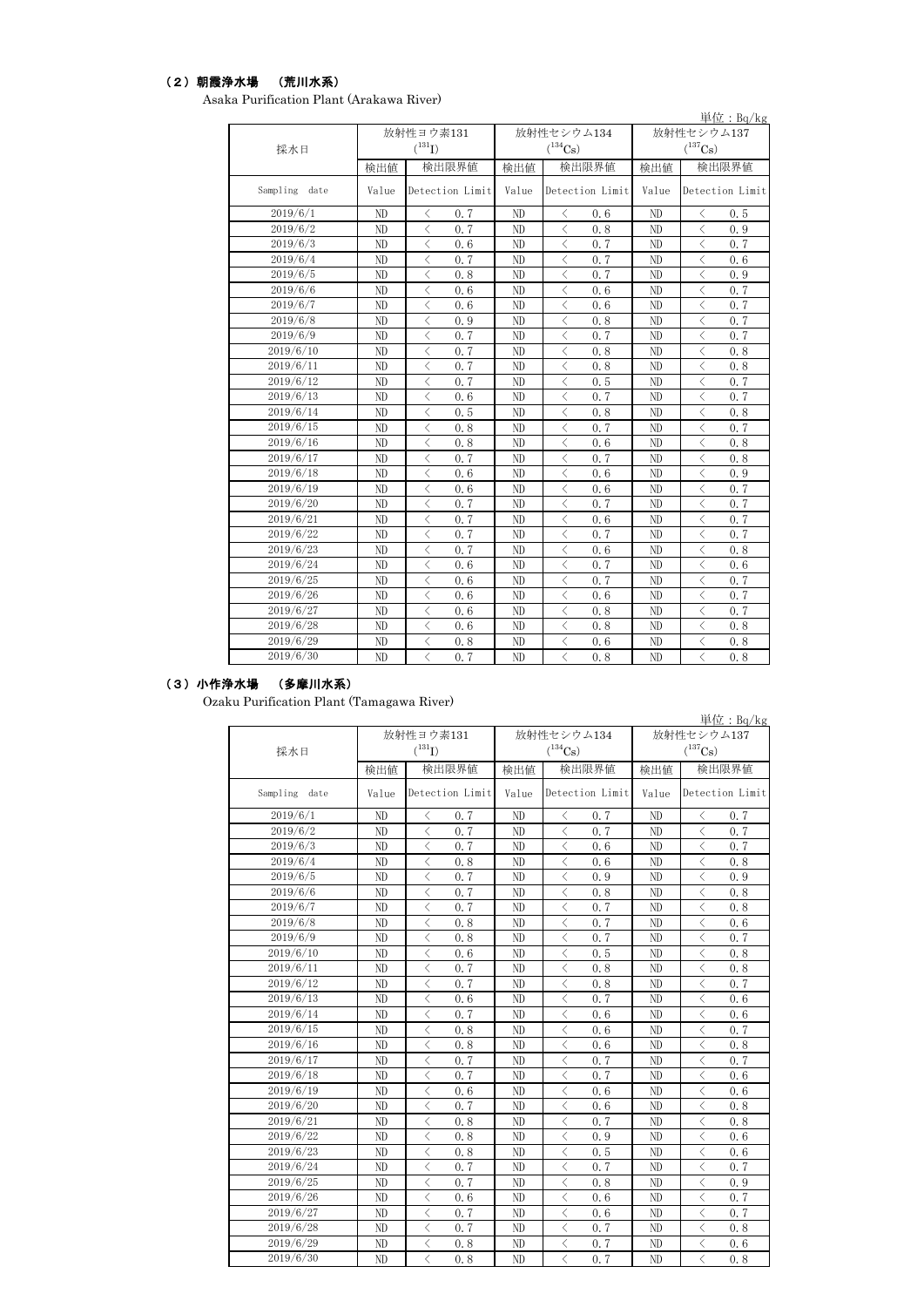#### (4)東村山浄水場 (多摩川・荒川水系)

|               |          |                                                  |       |                                                 |              | 単位: $Bq/kg$                                     |  |  |
|---------------|----------|--------------------------------------------------|-------|-------------------------------------------------|--------------|-------------------------------------------------|--|--|
|               |          | 放射性ヨウ素131                                        |       | 放射性セシウム134                                      | 放射性セシウム137   |                                                 |  |  |
| 採水日           |          | $(^{131}I)$                                      |       | $(^{134}Cs)$                                    | $(^{137}Cs)$ |                                                 |  |  |
|               | 検出値      | 検出限界値                                            | 検出値   | 検出限界値                                           | 検出値          | 検出限界値                                           |  |  |
| Sampling date | Value    | Detection Limit                                  | Value | Detection Limit                                 | Value        | Detection Limit                                 |  |  |
| 2019/6/1      | ND       | $\langle$<br>1                                   | ND    | 0.7<br>ぐ                                        | ND           | $\lt$<br>0.7                                    |  |  |
| 2019/6/2      | ND       | $\overline{\left\langle \right\rangle }$<br>0.7  | ND    | $\langle$<br>0.6                                | ND           | $\overline{\left\langle \right\rangle }$<br>0.8 |  |  |
| 2019/6/3      | $\rm ND$ | $\langle$<br>0.8                                 | ND    | $\langle$<br>0.7                                | ND           | $\langle$<br>0.8                                |  |  |
| 2019/6/4      | ND       | $\langle$<br>0.6                                 | ND    | $\langle$<br>0.7                                | ND           | $\langle$<br>0.6                                |  |  |
| 2019/6/5      | ND       | $\langle$<br>0.5                                 | ND    | $\langle$<br>0.7                                | ND           | $\langle$<br>0.7                                |  |  |
| 2019/6/6      | ND       | $\langle$<br>0.6                                 | ND    | $\langle$<br>0.6                                | ND           | $\langle$<br>0.7                                |  |  |
| 2019/6/7      | ND       | $\langle$<br>0.7                                 | ND    | $\lt$<br>0.6                                    | ND           | $\langle$<br>0.7                                |  |  |
| 2019/6/8      | ND       | $\lt$<br>0.8                                     | ND    | $\lt$<br>0.6                                    | ND           | 0.7<br>$\langle$                                |  |  |
| 2019/6/9      | ND       | $\langle$<br>0.8                                 | ND    | $\langle$<br>0.6                                | ND           | $\langle$<br>0.8                                |  |  |
| 2019/6/10     | ND       | $\,$ $\,$<br>0.6                                 | ND    | $\langle$<br>0.5                                | ND           | $\lt$<br>0.7                                    |  |  |
| 2019/6/11     | ND       | $\langle$<br>0.6                                 | ND    | $\langle$<br>0.6                                | ND           | $\langle$<br>0.6                                |  |  |
| 2019/6/12     | ND       | $\langle$<br>0.7                                 | ND    | $\langle$<br>0.6                                | ND           | $\langle$<br>0.7                                |  |  |
| 2019/6/13     | ND       | $\langle$<br>0, 7                                | ND    | $\langle$<br>0.9                                | ND           | $\langle$<br>0.8                                |  |  |
| 2019/6/14     | ND       | $\langle$<br>0.7                                 | ND    | $\langle$<br>0.7                                | ND           | $\langle$<br>$\mathbf{1}$                       |  |  |
| 2019/6/15     | ND       | $\langle$<br>0.7                                 | ND    | $\langle$<br>0.6                                | ND           | $\langle$<br>0.6                                |  |  |
| 2019/6/16     | ND       | $\overline{\left\langle \right\rangle }$<br>0.7  | ND    | $\lt$<br>0.7                                    | ND           | $\langle$<br>0.7                                |  |  |
| 2019/6/17     | ND       | $\overline{\left\langle \right\rangle }$<br>0.6  | ND    | $\langle$<br>0.6                                | ND           | $\langle$<br>0.7                                |  |  |
| 2019/6/18     | ND       | $\overline{\left\langle \right\rangle }$<br>0.7  | ND    | $\overline{\left\langle \right\rangle }$<br>0.7 | ND           | $\langle$<br>0.6                                |  |  |
| 2019/6/19     | ND       | $\lt$<br>0.8                                     | ND    | $\langle$<br>0.7                                | ND           | $\langle$<br>0.6                                |  |  |
| 2019/6/20     | ND       | $\overline{\left\langle \right\rangle }$<br>0.6  | ND    | $\overline{\left\langle \right\rangle }$<br>0.6 | ND           | $\langle$<br>0.6                                |  |  |
| 2019/6/21     | ND       | $\overline{\left\langle \right\rangle }$<br>0.7  | ND    | $\overline{\left\langle \right\rangle }$<br>0.6 | ND           | $\langle$<br>0.7                                |  |  |
| 2019/6/22     | ND       | $\overline{\left\langle \right\rangle }$<br>0.8  | ND    | $\overline{\left\langle \right\rangle }$<br>0.7 | ND           | $\langle$<br>0.6                                |  |  |
| 2019/6/23     | ND       | $\langle$<br>0.6                                 | ND    | $\langle$<br>0.5                                | ND           | $\langle$<br>0.7                                |  |  |
| 2019/6/24     | ND       | $\langle$<br>0.7                                 | ND    | $\lt$<br>0.7                                    | ND           | $\langle$<br>0.7                                |  |  |
| 2019/6/25     | ND       | $\langle$<br>0.7                                 | ND    | $\overline{\left\langle \right\rangle }$<br>0.5 | ND           | $\langle$<br>0.7                                |  |  |
| 2019/6/26     | ND       | $\lt$<br>0.8                                     | ND    | $\lt$<br>0.7                                    | ND           | $\langle$<br>0.7                                |  |  |
| 2019/6/27     | ND       | $\langle$<br>0.6                                 | ND    | $\langle$<br>0.6                                | ND           | $\langle$<br>0.7                                |  |  |
| 2019/6/28     | ND       | $\langle$<br>0, 7                                | ND    | $\lt$<br>0.6                                    | ND           | $\langle$<br>0, 6                               |  |  |
| 2019/6/29     | ND       | $\lt$<br>0.9                                     | ND    | $\lt$<br>0.5                                    | ND           | $\langle$<br>0.7                                |  |  |
| 2019/6/30     | ND       | $\overline{\left\langle \right\rangle }$<br>0, 7 | ND    | $\overline{\left\langle \right\rangle }$<br>0.6 | ND           | $\langle$<br>0.7                                |  |  |

Higashi-murayama Purification Plant (Tamagawa・Arakawa River)

#### (5)長沢浄水場 (相模川水系)

2019/6/30

Nagasawa Purification Plant (Sagamigawa River)

単位:Bq/kg 検出値 | 検出限界値 | 検出値 | 検出限界値 | 検出限界値 Value Detection Limit Value Detection Limit Value ND < 0.9 ND < 0.8 ND < 0.7 ND < 0.7 ND < 0.8 ND < 0.9 ND  $\vert \langle 0.8 \vert 0.8 \vert 0.6 \vert 0.6 \vert 0.7 \vert 0.7 \vert$ ND  $\vert$   $\langle$  0.7  $\vert$  ND  $\vert$   $\langle$  0.8  $\vert$  ND  $\vert$   $\langle$  0.7 ND  $\vert$   $\langle$  0.6  $\vert$  ND  $\vert$   $\langle$  0.6  $\vert$  ND  $\vert$   $\langle$  0.6 ND  $\vert$   $\langle$  0.7  $\vert$  ND  $\vert$   $\langle$  0.9  $\vert$  ND  $\vert$   $\langle$  0.7 ND < 0.7 ND < 0.8 ND < 0.9 ND  $\vert \langle 0.8 \vert 0.8 \vert 0.6 \vert 0.6 \vert 0.7 \vert 0.7 \vert$ ND  $\vert$   $\langle$  0.7  $\vert$  ND  $\vert$   $\langle$  0.5  $\vert$  ND  $\vert$   $\langle$  0.6 ND  $\vert$   $\langle$  0.7  $\vert$  ND  $\vert$   $\langle$  0.6  $\vert$  ND  $\vert$   $\langle$  0.8 ND  $\vert$  < 0.6 | ND  $\vert$  < 0.7 | ND  $\vert$  < 0.6 ND  $\vert \langle 0.7 \vert 0.7 \vert 0.7 \rangle$  ND  $\vert \langle 0.7 \vert 0.9 \rangle$ ND  $\vert$   $\langle$  0.7  $\vert$  ND  $\vert$   $\langle$  0.7  $\vert$  ND  $\vert$   $\langle$  0.8 ND  $\vert$   $\langle$  0.7  $\vert$  ND  $\vert$   $\langle$  0.7  $\vert$  ND  $\vert$   $\langle$  0.6 ND < 0.8 ND < 0.6 ND < 0.6 ND < 0.6 ND < 0.7 ND < 0.9 ND  $\vert$   $\langle$  0.7  $\vert$  ND  $\vert$   $\langle$  0.8  $\vert$  ND  $\vert$   $\langle$  0.7 ND < 0.6 ND < 0.8 ND < 0.8 ND < 0.7 ND < 0.8 ND < 0.8 ND  $\vert \langle 0.7 \vert 0.7 \vert 0.7 \rangle$  ND  $\vert \langle 0.7 \vert 0.7 \vert 0.6 \rangle$ ND < 0.6 ND < 0.8 ND < 0.6 ND < 0.8 ND < 0.7 ND < 0.6 ND  $\vert$   $\langle$  0.7  $\vert$  ND  $\vert$   $\langle$  0.7  $\vert$  ND  $\vert$   $\langle$  0.7 ND  $\vert$  < 0.6 | ND  $\vert$  < 0.6 | ND  $\vert$  < 0.6 ND < 0.6 ND < 0.8 ND < 0.8 ND  $\vert$   $\langle$  0.7  $\vert$  ND  $\vert$   $\langle$  0.7  $\vert$  ND  $\vert$   $\langle$  0.8 ND < 0.6 ND < 0.7 ND < 0.5 ND  $\vert \langle 0.7 \vert 0.7 \vert 0.7 \rangle$  ND  $\vert \langle 0.7 \vert 0.8 \rangle$ ND  $\vert$   $\langle$  0.7  $\vert$  ND  $\vert$   $\langle$  0.7  $\vert$  ND  $\vert$   $\langle$  0.7 2019/6/29 2019/6/2 2019/6/1 2019/6/3 2019/6/11 2019/6/9 2019/6/12 2019/6/13 2019/6/14 2019/6/15 2019/6/26 2019/6/27 2019/6/28 2019/6/25 2019/6/23 2019/6/22 2019/6/21 2019/6/24 2019/6/8 2019/6/4 2019/6/10 2019/6/5 2019/6/6 2019/6/7 2019/6/18 2019/6/16 2019/6/20 2019/6/19 2019/6/17 採水日 放射性ヨウ素131  $(^{131}I)$ 放射性セシウム134  $(^{134}Cs)$ 放射性セシウム137  $(^{137}Cs)$ Sampling date | Value Detection Limit | Value | Detection Limit | Value | Detection Limit

ND  $\vert$   $\langle$  0.7  $\vert$  ND  $\vert$   $\langle$  0.6  $\vert$  ND  $\vert$   $\langle$  0.7